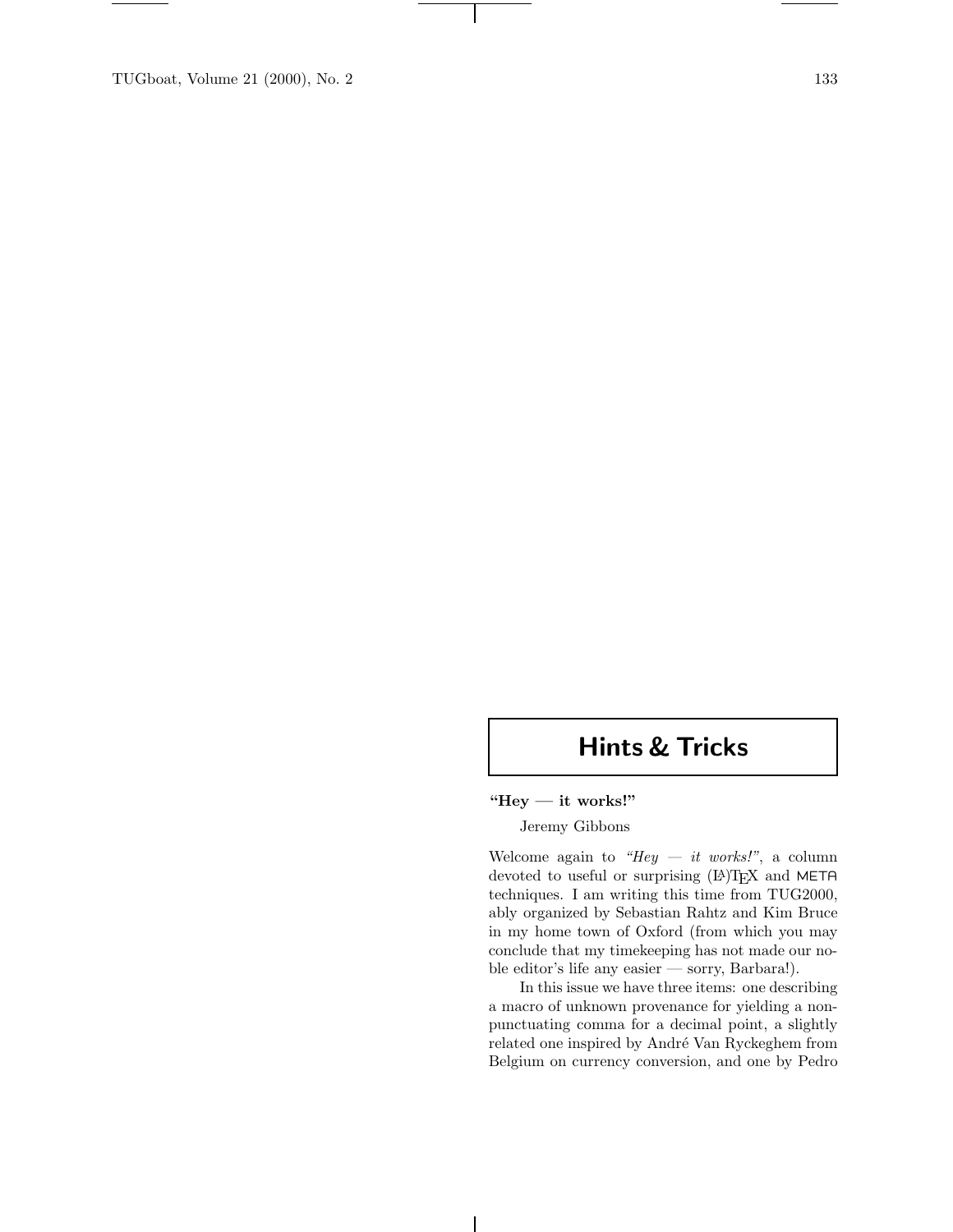Palao Gostanza from Madrid on counting the number of parameter uses in the expansion text of a macro.

> Jeremy Gibbons Oxford University Computing Laboratory Wolfson Building, Parks Road Oxford OX1 3QD, UK jeremy.gibbons@comlab.ox.ac.uk http://www.comlab.ox.ac.uk/oucl/ people/jeremy.gibbons.html

## **1 Decimal comma**

In some languages, a comma is used instead of a full stop to separate the whole and fractional parts of a decimal number: 3,1415. Unless one does something special about it, TEX prints instead 3, 1415, treating the comma as punctuation rather than an ordinary symbol and so putting some space after it.

Someone recently posted the following style file to comp.text.tex<sup>1</sup>:

```
\mathchardef\ocomma="013B
\mathchardef\pcomma="613B
\mathcode'\,="8000
{\catcode'\,=\active
\gdef,{\obeyspaces
   \futurelet\next\smartcomma}}
\def\smartcomma{\if\space\next
 \pcomma\else\ocomma\fi}
```
This style file defines two different macros to generate a comma, one as an ordinary symbol and one as a punctuation. The comma is then made active in maths mode, and defined to look ahead to the next token; if this next token is a space, a punctuation comma is used, and otherwise the ordinary comma is used. Thus, 3,1415 yields the decimal number 3,1415, whereas (3, 4) yields the pair  $(3, 4)$ .

It strikes me that it would be better to determine whether the next token is a digit, and only to use the ordinary comma when it is; then it does not matter whether a space is used in, say,  $(x, y)$ . But with a little experimentation I could not make this work; can anyone help?

## **2 Two decimal digits**

On comp.text.tex recently, André Van Ryckeghem asked how to perform currency conversion. He already had the translation working on integer values, with a macro like the following:

#### \def\convert#1#2{{% evaluate #1/#2

```
\count0=#1\relax % numerator
  \count1=#2\relax % denominator
  \count2=\count1 \divide\count2 by 2\relax
  \advance\count0 by \count2\relax
  \divide\count0 by \count1\relax
 %
  \the\count0\relax
}}
```
The main point here is how to divide one value  $m$ by another n and round the result to the *nearest* integer, instead of the usual rounding down to the *next smaller* integer; this is done by computing instead  $(m+n/2)/n$  and rounding down as usual. For example, at the time of writing, the exchange rate is  $\text{\textsterling}162$  to £1, so with

\convert{34567}{162}

we learn that  $\text{\textless} 34567$  is approximately £213.

André's problem was to incorporate decimal output. For example, as it stands we learn only that  $\text{\textsterling}345$  is approximately £2, which is not very accurate. On the other hand, real number arithmetic is inappropriate, because we do not want umpteen digits after the decimal point (£2.12962). Instead, we define

```
\def\convert#1#2{{% evaluate #1/#2, to 2dp
  \count0=#1\relax
  \multiply\count0 by 100\relax % 100*numerator
  \count1=#2\relax % denominator
  \count2=\count1\relax
  \divide\count2 by 2\relax % half denominator
  \advance\count0 by \count2\relax
  \divide\count0 by \count1\relax % rounded divn
 %
  \count3=\count0\relax
  \divide\count3 by 100\relax % whole part
  \count4=\count3\relax
  \multiply\count4 by -100\relax
  \advance\count4 by \count0\relax % frac part
 %
  \the\count3.%
  \ifnum \count4<10\relax 0\fi
  \the\count4\relax
}}
```
The difference is that we work throughout with two more significant figures (that is, we multiply the numerator by 100). To print the result, we finally divide by 100 again to print the whole part, then print the remainder (possibly with a leading zero, if it is just a single digit) to get the fractional part. With this definition, we find that  $\text{\textsterling}345$  is more accurately £2.13.

Note that all arithmetic is performed with TFX's 32-bit integers, so is limited to about nine digits. There are strong arguments for using arbitrary precision integers for financial computations. André observes that a much more elaborate and robust

<sup>1</sup> Unfortunately, the identity of the original author has been lost. If it was you, let me know and I'll give an update in my next column. The original was called komma.sty, dated 1998/06/28, and had some @ symbols in the macro names.